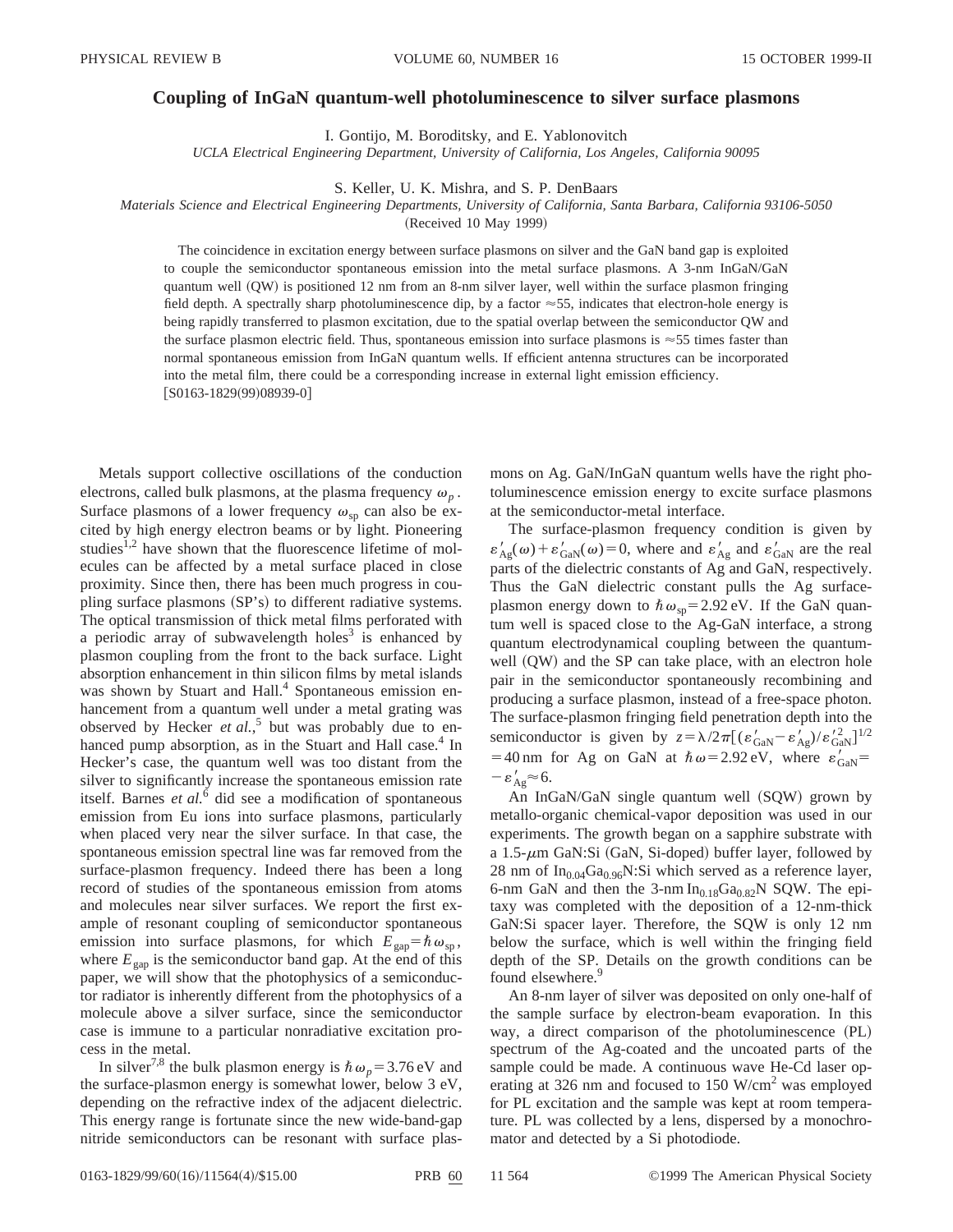



FIG. 1. Interaction of single quantum-well photoluminescence  $(PL)$  and surface plasmons in Ag.  $(a)$  shows the experimental geometry. In  $(b)$ , curve  $A$  is the PL spectrum obtained from the uncoated semiconductor. Curve *B* is the PL from the uncoated semiconductor, corrected for the absorption attenuation that would have been caused by a Ag film of 8 nm thickness. Curve *C* is the actual PL spectrum observed above the 8 nm Ag film.

Figure  $1(a)$  shows some details of the experiment. Curve *A*, in Fig. 1(b), is the PL spectrum measured on the uncoated part of the GaN sample. The SQW PL peak occurs at about 2.8 eV, with a second peak about  $20\times$  smaller, appearing at 3.17 eV, due to the reference layer. When photoluminescence is excited on the Ag-coated part of the sample, the transmission and reflection properties of the Ag layer have to be taken into account, for both the pump light, and the PL emission. If plasmon excitation is neglected, the transmission can be easily calculated, using the standard Fresnel theory<sup>10</sup> and the known values of the refractive index and extinction coefficient of silver. The product of the pump and PL transmission,  $T_P \times T_{\text{PL}}(\omega)$ , is the overall absorption/reflection correction due to the Ag layer, which is modest, only  $\approx 0.5$ . Thus, curve *B* is reduced by the  $T_P \times T_{PL}(\omega) \approx 0.5$  attenuation, from the measured PL on the uncoated sample, curve *A*.

When PL is excited and collected from the Ag-coated part



FIG. 2. Surface-plasmon-induced spectral luminescence dip, plotted as a positive quantity (solid curve), given by curve  $B$  divided by curve  $C$  from 1(b). We interpret this as a Purcell enhancement factor  $F_p(\omega)$  for radiation into surface-plasmon modes rather than into external electromagnetic waves. The sharp rise near 3.5 eV is due to bulk plasmon excitation.

of the sample however, a completely different picture emerges as shown by curve *C* in Fig. 1(b). At the cladding layer PL peak  $(3.17 \text{ eV})$ , the experimental "*C*" and predicted "*B*" curves coincide, i.e., in this region, the usual absorption and reflection properties of the silver layer can indeed account for the PL decrease from curve *A*. On the other hand, around the 2.8-eV SQW emission, the external PL is reduced by almost two orders of magnitude. We interpret this as the result of spontaneous energy transfer from the SQW electron-hole pairs into the electromagnetic surfaceplasmon modes of the silver layer. For energies above 3.4 eV, a very strong attenuation of the external PL is again seen, which is attributed to excitation of the bulk plasmon in silver. These external PL attenuation dips are more clearly seen in Fig. 2, which shows the ratio of external PL anticipated, curve *B*, divided by the external PL actually observed, curve *C*. The features of Fig. 2 include the surface-plasmon resonance centered at 2.9 eV with a full width at half maximum of 193 meV, corresponding to a *Q* of 15. In addition, between 3.4 and 3.6 eV there is a significant external PL dip, due to the tail of the bulk plasmon, which is centered at 3.76 eV in Ag.

We must emphasize that the attenuation of external PL at frequencies corresponding to the surface and bulk plasmons is not caused by the absorption/reflection properties of the Ag film. Instead, it results from the competition between spontaneous emission into external electromagnetic modes versus spontaneous emission into plasmon modes. We have carefully calibrated the internal quantum efficiency of this InGaN SQW and we find it to be  $>90\%$ . Thus, nonradiative processes hardly compete with the enhanced spontaneous emission into plasmons modes. In the uncoated part of the sample, both radiative and nonradiative recombination are present, described by the recombination rates  $\Gamma_0(\omega)$  and  $\Gamma_{\text{nr}}(\omega)$ . In the Ag-coated part, the change in external quantum efficiency is attributed to a new spontaneous emission channel into surface plasmons, which do not escape externally. The total recombination rate is then  $\Gamma_0(\omega) + \Gamma_p(\omega)$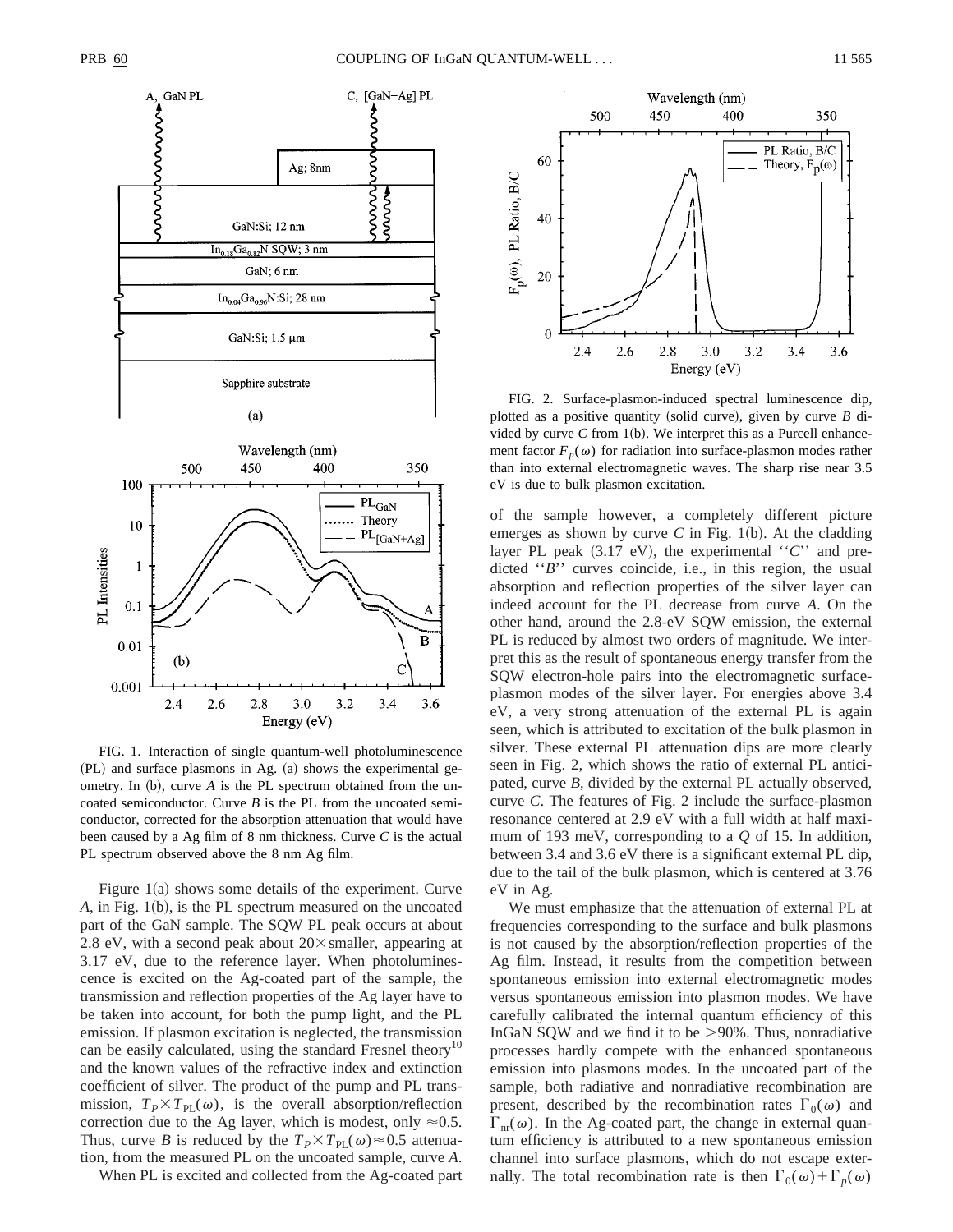$+\Gamma_{\text{nr}}(\omega)$ . Thus, the ratio of the PL spectra from the uncoated and Ag-coated parts of the sample is a direct measurement of the recombination rate enhancement. This ratio, which is an analog of the Purcell<sup>16</sup> factor  $F_p$ , can be expressed simply as

$$
F_p(\omega) = \frac{\Gamma_p(\omega) + \Gamma_0(\omega) + \Gamma_{\text{nr}}(\omega)}{\Gamma_0(\omega) + \Gamma_{\text{nr}}(\omega)} \approx 1 + \frac{\Gamma_p}{\Gamma_0}.
$$
 (1)

Our absolute luminescence calibration results indicate that the nonradiative contribution was negligible in this excellent InGaN sample. Therefore, those terms containing  $\Gamma_{\text{nr}}$  were dropped from the right-hand side of Eq.  $(1)$ .

The plasmon modes can be analyzed by obtaining the dispersion relations for a metal slab between two dielectrics. For the infinitely thick metal case, where the metal lies in the semi-infinite space  $z>0$ , with the dielectric below  $(z<0)$ , Maxwell's equations can be readily solved and boundary conditions can be matched at the interface, leading to

$$
\varepsilon_1 \gamma_2 + \varepsilon_2 \gamma_1 = 0
$$
, with  $\gamma_i^2 = k^2 - \varepsilon_i \omega^2 / c^2$ , (2)

where  $\varepsilon_1$  and  $\varepsilon_2$  are the dielectric functions of the dielectric and metal respectively,  $k$  is the wave vector, and  $\omega$  the frequency. Combining these equations and solving for *k*, the dispersion relation for the surface plasmons is obtained:

$$
k^2 = \frac{\varepsilon_1 \varepsilon_2}{\varepsilon_1 + \varepsilon_2} \frac{\omega^2}{c^2}.
$$
 (3)

If the metal does not fill the whole semi-infinite space *z*  $>0$ , but is of thickness *t* instead, then SP can be excited on both the top and bottom interfaces. For sufficiently small *t*, the SP's at both interfaces couple together, generating symmetric and anti-symmetric plasma oscillations.<sup>11</sup> Considering a metal slab of thickness  $t$  and dielectric constant  $\varepsilon_2$  sandwiched between two dielectric media with constants  $\varepsilon_1$  and  $\varepsilon_3$ , the boundary conditions lead to a dispersion relation of the form

$$
(\varepsilon_1 \gamma_2 + \varepsilon_2 \gamma_1)(\varepsilon_2 \gamma_3 + \varepsilon_3 \gamma_2) - (\varepsilon_3 \gamma_2 - \varepsilon_2 \gamma_3)(\varepsilon_1 \gamma_2 - \varepsilon_2 \gamma_1)e^{-2\gamma_2 t} = 0.
$$
 (4)

It is clear that if the metal slab is very thick, the second term of Eq.  $(4)$  vanishes and one recovers the dispersion relations for the two uncoupled surfaces, given by the first term and Eq.  $(2)$ . For smaller *t*, a complex situation ensues in which the plasmon of one interface is coupled to the plasmon of the other and their energies depend on the thickness *t*.

In the general case Eq.  $(4)$  is readily solved numerically, by treating its left-hand side as a function  $f(\omega, k)$  of  $\omega$  and *k*. The dielectric constants of silver and GaN used in the calculation were interpolated from tabulated<sup>12,13</sup> values. When Eq.  $(4)$  was solved for our experimental situation of a Ag layer 8-nm-thick deposited on GaN, the plot in the left-hand side of Fig. 3 was obtained. The two curves represent the normal or antisymmetric plasmon *A*, and the tangential or symmetric plasmon modes *S*. The words tangential and normal refer to the dominant direction of current flow in the Ag film. Note that for large wave vectors, the symmetric modes asymptotically approach an energy around 2.9 eV, which agrees closely with the spectral position of the plasmon dip in Fig. 2. In addition, it should be noted that the portion of the antisymmetrical plasmon branch between the *c* and *c*/*n* light



FIG. 3. Dispersion relations for an 8-nm Ag layer on GaN showing *A* the normal/antisymmetric and *S* the tangential/ symmetric branches. The modes between the *c* and *c*/*n* light lines leak into the semiconductor. The plot on the right shows the calculated spectral shape (Purcell enhancement factor) for spontaneous emission into the tangential/symmetric mode. That mode simply consists of ac currents flowing tangentially in the Ag film, whose fringing fields extend into the SQW.

lines must have a complex wave vector. These are ''leaky'' plasmon modes, which are not confined to the interface, but can propagate into the GaN, due to the small wave vector to the left of the  $c/n$  light line.

The local electric field of the plasmon mode at the SQW,  $E(a)$  can be used to estimate the recombination rate  $\Gamma_p(\omega)$ of the SQW spontaneous emission into the plasmon continuum, by using Fermi's golden rule:

$$
\Gamma_p(\omega) = \frac{2\pi}{\hbar} \langle \mathbf{d} \cdot \mathbf{E}(a) \rangle^2 \rho(\hbar \omega), \tag{5}
$$

where **d** denotes the electron-hole pair dipole moment, *a* is the location of the SQW relative to the metal-semiconductor interface, and  $\rho(\hbar \omega)$  is the mode density of plasmons.  $\mathbf{E}(a)$ is normalized to a half quantum for zero-point fluctuations by the following denominator:

$$
E^{2}(a) = \frac{\hbar \omega/2}{\frac{L^{2}}{4\pi} \int_{-\infty}^{\infty} [\partial(\omega \varepsilon)/\partial \omega] E_{0}^{2}(z) dz} E_{0}^{2}(a), \qquad (6)
$$

where  $\mathbf{E}_0(z)$  is the unnormalized plasmon electric field and  $L<sup>2</sup>$  is the in-plane quantization area. For a nondispersive medium, the integrand in Eq. (6) would be simply  $\epsilon E_0^2(z)$ . In the present case, the medium is highly dispersive and the appropriate expression $14$  to be used for the electric energy density is  $\left[\partial(\omega\varepsilon)/\partial\omega\right]E^2/8\pi$ . Note that  $\varepsilon = \varepsilon(\omega, z)$  varies in frequency and also with the vertical position in the air/Ag/ GaN structure.

The plasmon density of states is obtained in a manner analogous to other density of states calculations in solid-state physics. For a given frequency range  $d\omega$ , the number of corresponding modes in the two-dimensional *k* space is

$$
\rho(\hbar \omega) = \frac{2 \pi k \, dk}{(2 \pi)^2 d(\hbar \omega)} L^2 = \frac{L^2}{4 \pi} \frac{d(k^2)}{d(\hbar \omega)}.
$$
 (7)

Therefore, the density of plasmon modes  $\rho(\hbar \omega)$  can be obtained from the derivative  $d(k^2)/d\omega$  of the dispersion diagram  $\omega(k)$  in Fig. 3. The density of states  $\rho(\hbar \omega)$  and the